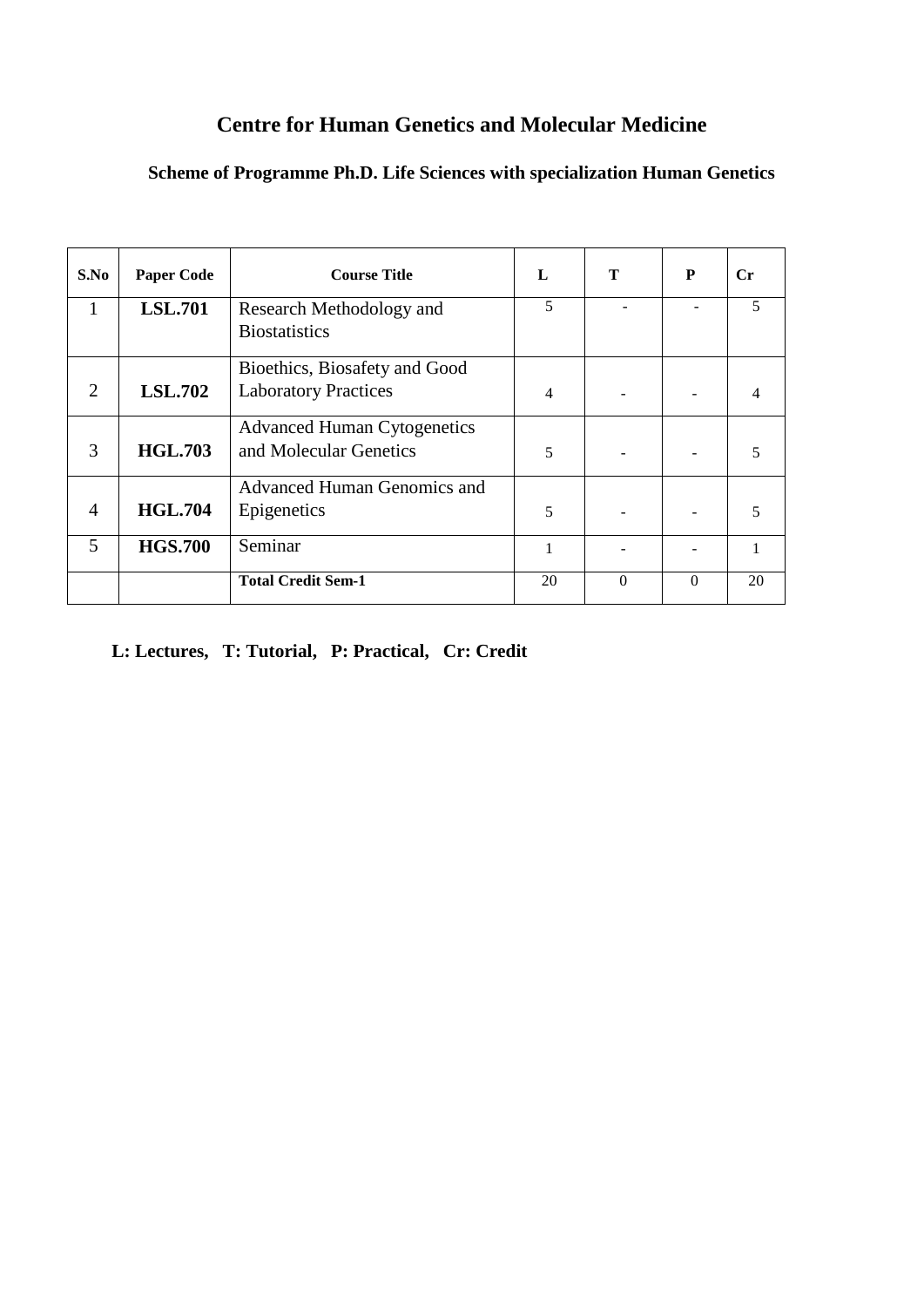# **LSL.701: Research Methodology and Biostatistics Credit Hours:5**

**Course Objective:** To teach students the basics of research, scientific writing, literature search and paper writing.

General principles of research: Meaning and importance of research, Critical thinking, Formulating hypothesis and development of research plan, Review of literature, Interpretation of results and discussion.

Technical writing: Scientific writing, Writing synopsis, Research paper, Poster preparation and Presentations and Dissertation; IPR and related issues.

**Unit 2 20 Hours General Statistics:** Difference between parametric and non-parametric statistics, Univariant and multivariant analysis, Confidence interval, Errors, Levels of significance, Hypothesis testing.

Measures of central tendency and dispersal, Histograms, Probability distributions (Binomial, Poisson and Normal), Sampling distribution, Kurtosis and skewness

## **Unit 3 25 Hours**

**Comparative Statistics:** Comparing means of two or more groups: Student's t-test, Paired t-test, Mann-Whitney U-test, Wilcoxon signed-rank, One-way and two-way analysis of variance (ANOVA), Critical difference (CD), Fisher's LSD (Least significant difference), Kruskal–Wallis one-way ANOVA by ranks, Friedman two-way ANOVA by ranks, Chisquare test

**Regression and correlation:** Standard errors of regression coefficients, Comparing two regression lines, Pearson Product - Moment Correlation Coefficient, Spearman Rank correlation coefficient, Power and sampling size in correlation and regression.

**Unit 4 25 Hours Fundamentals of computer:** Parts of computer, Hardware, BIOS, Operating systems, Binary system, Logic gates and Boolean Algebra. Application software: Spreadsheet applications, Word-processing applications, Presentation applications, Internet browsers, Reference Management, and Image processing applications. Computer language: Basic DOS commands, Auto HotKey scripting language, HTML and basic structure of a webpage, Designing websites. World wide web: Origin and concepts, Latency and bandwidth, Searching the internet, Advanced web-search using Boolean logic, Cloud computing.

### **Suggested Readings:**

1. Gupta, S. (2008). *Research methodology and Statistical Techniques.* Deep & Deep Publications (P) Limited, New Delhi.

2. Kothari, C. R. (2014). *Research Methodology (s).* New Age International (p) Limited. New Delhi.

3. Sahay, Vinaya and Pradumna Singh (2009). *Encyclopedia of Research Methodology in Life Sciences*. Anmol Publications. New Delhi

4. Kauda J. (2012). *Research Methodology: A Project Guide for University Students*. Samfunds Litteratur Publications.

5. Dharmapalan B. (2012). Scientific Research Methodology. Narosa Publishing House ISBN: 978-81-8487-180-7.

### **Unit 1 20 Hours**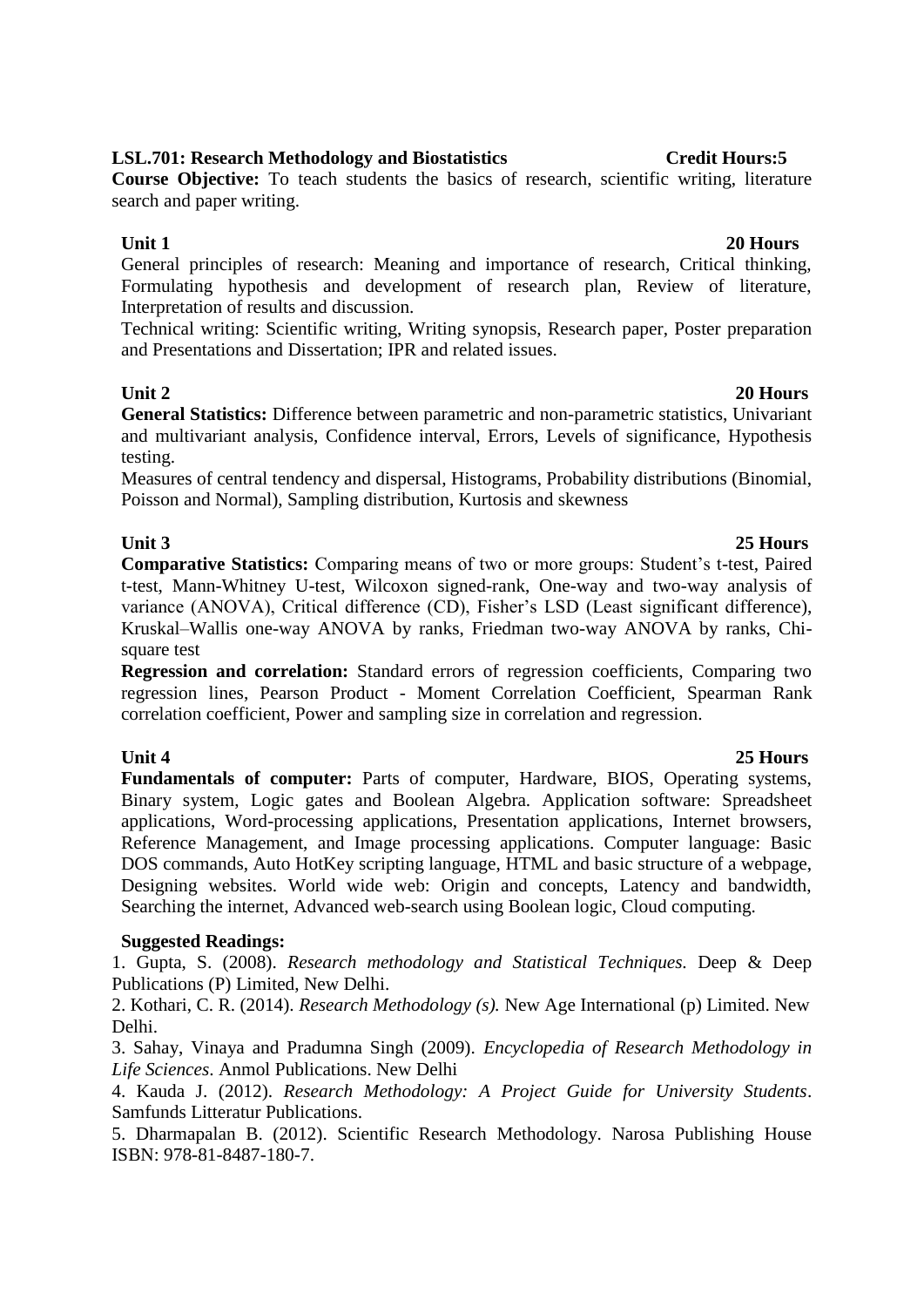6. Norman, G. and Streiner, D. (2008). *Biostatistics: The Bare Essentials.*3/e (with SPSS). Decker Inc. USA.

**7.** Rao, P. P., S. Sundar and Richard, J. (2009). *Introduction to Biostatistics and Research Methods.* PHI learning.

*8.* Christensen, L. (2007). *Experimental Methodology*. Boston: Allyn & Bacon.

9.Clive Opie (2004). *Doing Educational Research- A Guide for First time Researchers.* New Delhi: Vistar Publications.

10. Fraenkel, J.R., Wallen, N.E. (2009). How to Design and Evaluate Research in Education.  $7<sup>th</sup>$  edition, New York: McGraw Hill.

11. Kumar Ranjit (2011). *Research Methodology: A Step-by-Step Guide for Beginners Field*. Sage Publications.

### **LSL.702: Bioethics, Biosafety and Good Laboratory Practices Credit Hours:4**

### **Unit 1 20 Hours**

**Introduction and Principals of Good Lab Practice:** Good laboratory practices, Biosafety for human health and environment. Biosafety issues for using cloned genes in medicine, agriculture, industry, and ecoprotection. Biological warfare, Biological containment and physical containment, CDC Biosafety levels, Biosafety in Clinical laboratories and biohazard management.

### **Unit 2 20 Hours**

**Bioethics and Biosafety in Molecular Biology:** Gene pollution, Biological invasion, Risk and safety assessment from genetically engineered organisms, special procedures for r-DNA based products.

### **Unit 3 25 Hours**

**Research ethics:** Ethical theories, Ethical considerations during research, data manipulations, subject consent, Animal testing. Animal rights, Perspectives and methodology, Ethical issues of the human genome project**,** 

**Unit 4 25 Hours Medical and Clinical Ethics:** Code of **Ethics** in **[Medical/clinical laboratories,](http://www.webcrawler.com/info.wbcrwl.305.05.ctrl/search/web?cid=116425824&ad.segment=info.wbcrwl.305.05&aid=aef43bb0-9fef-4395-9883-705ea675420a&ridx=1&q=Code%20Of%20Ethics%20Medical&fcoid=302359&fcop=bottom&fpid=2&qlnk=True) he**althcare rat**i**oning, ethical issues of xenotransplantation, Ethics involved in embryonic and adult stem cell research, Ethics in Assisted Reproductive Technologies: animal and human cloning and *In-vitro* fertilization, the element of Informed Consent, Ethical issues in MTP and Euthanasia.

### **Suggested reading:**

- 1. Fleming, D. O. and Hunt, D.L. (2006). *Biological Safety: Principles and Practices*. American Society for Microbiology, USA.
- 2. Rockman, H. B. (2004). *Intellectual Property Law for Engineers and Scientists*. Wiley-IEEE Press, USA.
- 3. Shannon, T. A. (2009). *An Introduction to Bioethics*. Paulist Press, USA.
- 4. Vaughn, L. (2009). *Bioethics: Principles, Issues, and Cases.* Oxford University Press, UK.
- 5. WHO (2005). *Laboratory Biosafety Manual*. World Health Organization.

## Related Weblinks:

1. <http://www.absa.org/resbslinks.html>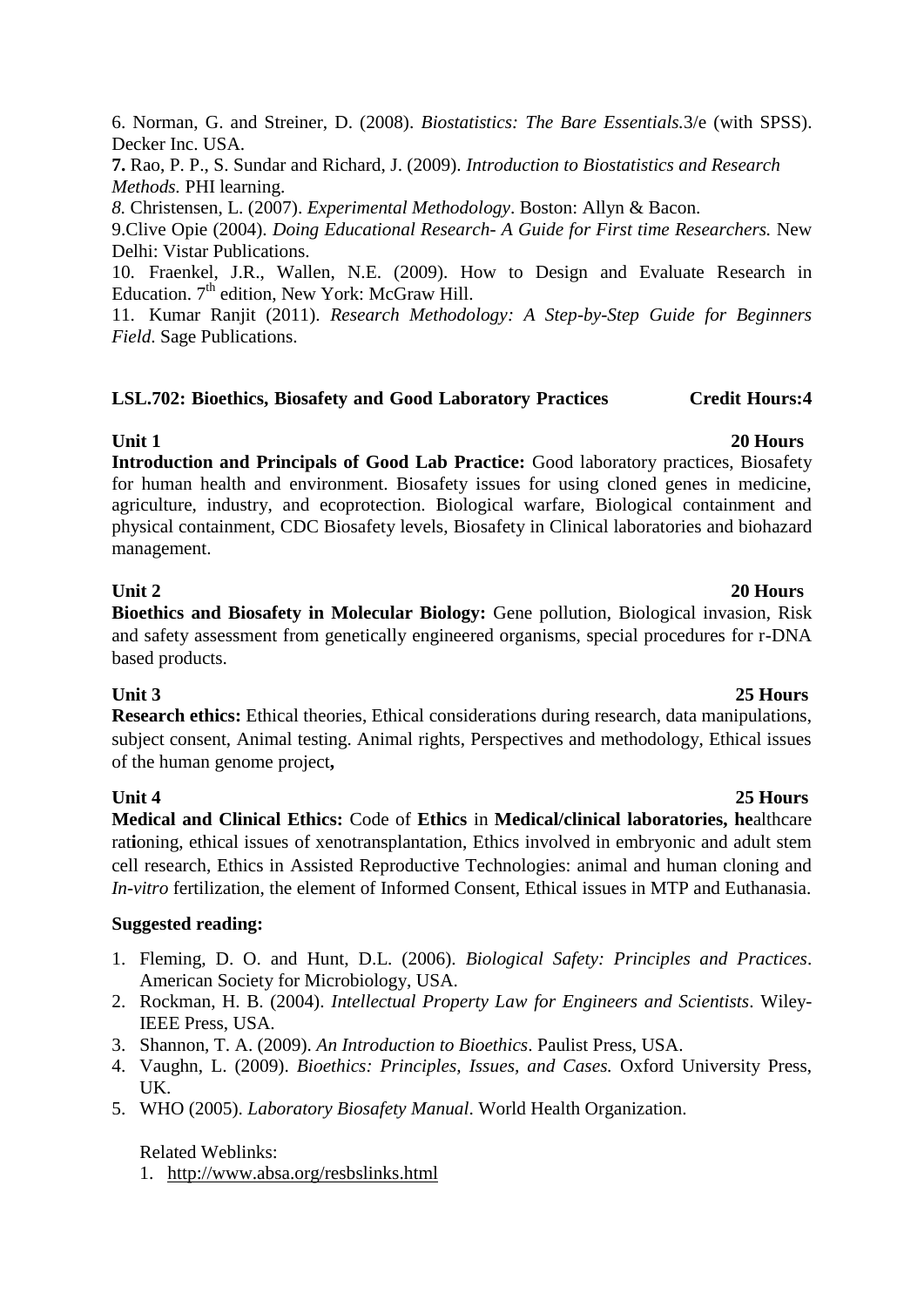- 2. <http://bch.cbd.int/protocol/>
- 3. <http://global.oup.com/uk/orc/law/ip/macqueen2e/resources/weblinks/>
- 4. <http://www.icgeb.org/~bsafesrv/>

### **HGL.703: Advanced Human Cytogenetics and Molecular Genetics Credit Hours: 5**

**Course Objectives:** With the advances in cytogenetic technology, information regarding human genomics, disease and cancer genetics, chromosome evolution and the relationship of nuclear structure to function have grown in spurts. Human Molecular Genetics is a vast field that provides understanding of the structure and function of the normal human genome. Human molecular genetics not only forms the cutting edge of biomedical research, but at the same time it has immediate application to the diagnosis of disease and has great potential for treating disease. Thus it is of major interest to all students of biological science and medicine, and to a wide range of biomedical researchers.

### **Unit 1** 18 lectures

**Advanced Human Cytogenetics:** GTG banding and Nomenclature of human chromosomes; Structure of X and Y chromosome; X and Y Pairing and Pseudoautosomal region; Molecular mechanism of X inactivation Molecular Cytogenetics methods-FISH, CGH, SKY, Cytogenetics of Cancer.

**Tissue culture techniques**: Whole Blood Culture, Bone Marrow Culture, Amniocyte Culture, Chorionic villi culture, Skin Fibroblast culture.

**DNA structure and Gene Regulation:** DNA structure and superstructure, DNA replication initiation and termination, Chromosomal compaction and mechanism of gene regulation, Mechanism of mutation and DNA repair.

### **Unit 4** 18 lectures

**Techniques in Molecular Genetics:** Isolation and purification of RNA , DNA (genomic and plasmid) and proteins, Analysis of RNA, DNA and proteins by one and two dimensional gel electrophoresis, Isolation of specific nucleic acid sequences, In vitro mutagenesis and deletion techniques, gene knock out in bacterial and eukaryotic organisms, DNA sequencing methods, strategies for genome sequencing, .RFLP, RAPD and AFLP techniques

### **Suggested reading:**

- 1. Griffiths, A.J.F., Wessler, S.R. and Carroll, S.B. (2012). *An Introduction to Genetic Analysis*. W.H. Freeman Publication, New York.
- 2. Gillham, N. W.(2011). *Genes, Chromosomes and Disease.: From Simple Traits, to Complex Traits, to Personalized Medicine.* Pearson.
- 3. Hein, S. and Mitelman, F. (2009). *Cancer Cytogenetics*. Wiley-Blackwell.
- 4. Klug, W.S., Cummings, M.R., Spencer, C.A. and Palladino, M.A. (2012). Concepts of Genetics. Pearson.
- 5. F Vogel A.G. Motulusky. Human Genetics: Problems and Approaches. Second Completely Revised Edition, Springer-Verlag. (latest edition)

### **Unit 3** 18 lectures

# **Unit 2** 18 lectures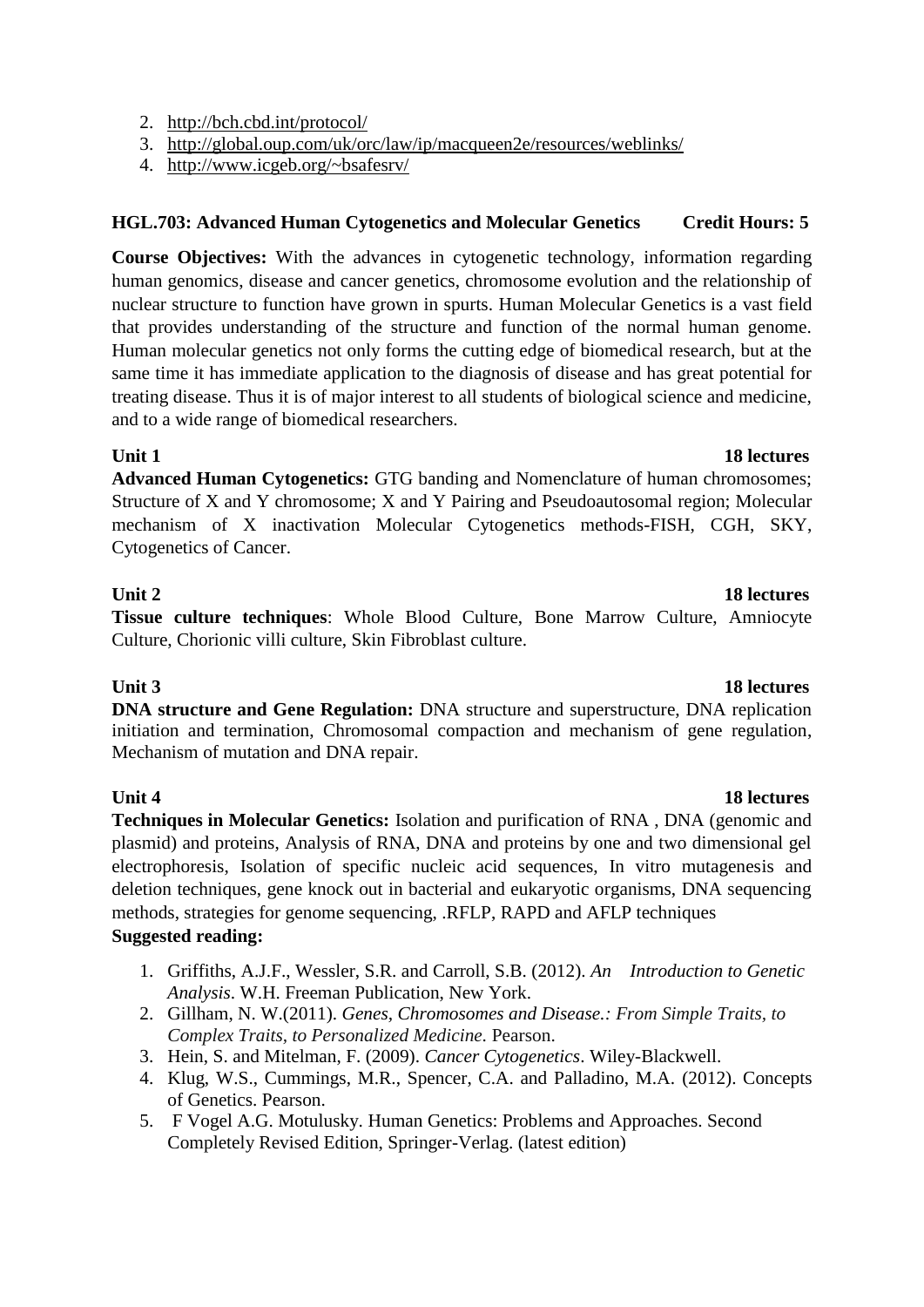6. Golder N. Wilson, M.D., Ph.D. Clinical Genetics-A Short Course. A John Wiley and Sons, Inc., Publication. (latest edition)

### **HGL.704: Advanced Human Genomics and Epigenetics Credit Hours:5 Course Objectives:** The aim of the course is to make students understand the advanced concepts of genetics and basic principles of epigenetics.

# **Unit 1** 18 lectures **Recombinant DNA Technology:** Molecular cloning of DNA or RNA fragments in bacterial and eukaryotic systems; Expression of recombinant proteins using bacterial, animal and plant vectors; Isolation of specific nucleic acid sequences, Generation of genomic and cDNA libraries in plasmid, phage, cosmid, BAC and YAC vectors; protein sequencing methods, Detection of post translation modification of proteins; Methods for analysis of gene expression at RNA and protein level.

## **Unit 2** 18 lectures

**Pharmacogenomics and Overview of Human Genome Project:** Concept of individual based treatment, Drug Metabolism; Genetic makeup and Drug Response; High throughput screening for drug discovery; Identification of drug targets; Pharmacogenetics and drug development, Personalized Medicine; goals of Human Genome Project, its implications on research and human society; Strategies for genome sequencing; Early, next and third generation DNA sequencing methods; Personalized medicine.

**Unit 3 18 lectures Introduction and molecular mechanisms of Epigenetics:** Mechanisms of DNA methylation; Histone modifications; Chromosomal position effect and gene variegation; Epigenetic control of gene activity; Analysis of gene-specific DNA methylation; Methods of assessing genome-wide DNA methylation; Model organism of epigenetic: Drosophila

### **Unit 4 18 lectures**

**Epigenetic Epidemiology:** Effects of diet and environmental agents on epigenetic processes; Impact of microbial infections on the human epigenome; Cancer epigenetic, Role of epigenetic in immune disorders; imprinting disorders in humans.

# **Suggested reading:**

- 1. Tollefsbol T.(2011). *Handbook of Epigenetics*, Elsevier Publications
- 2. Carey N. (2013). *The Epigenetics Revolution: How Modern Biology Is Rewriting Our Understanding of Genetics, Disease, and Inheritance*. Columbia Univ Pr.
- 3. Wallach J (2014). *Epigenetics: The Death of the Genetic Theory of Disease Transmission. Kindle Publications,* Columbia University Press.
- 4. Francis R.C. (2012). *Epigenetics: How Environment Shapes Our Genes*. W.W. Norton and Company, New York.
- 5. Jocelyn, E. K., Elliot, S. G. and Stephen, T. K. (2009), *Lewin's Gene X*. Jones & Barlett.
- 6. Korf, B.R. (2006). *Human Genetics and Genomics*. Wiley Blackwell.